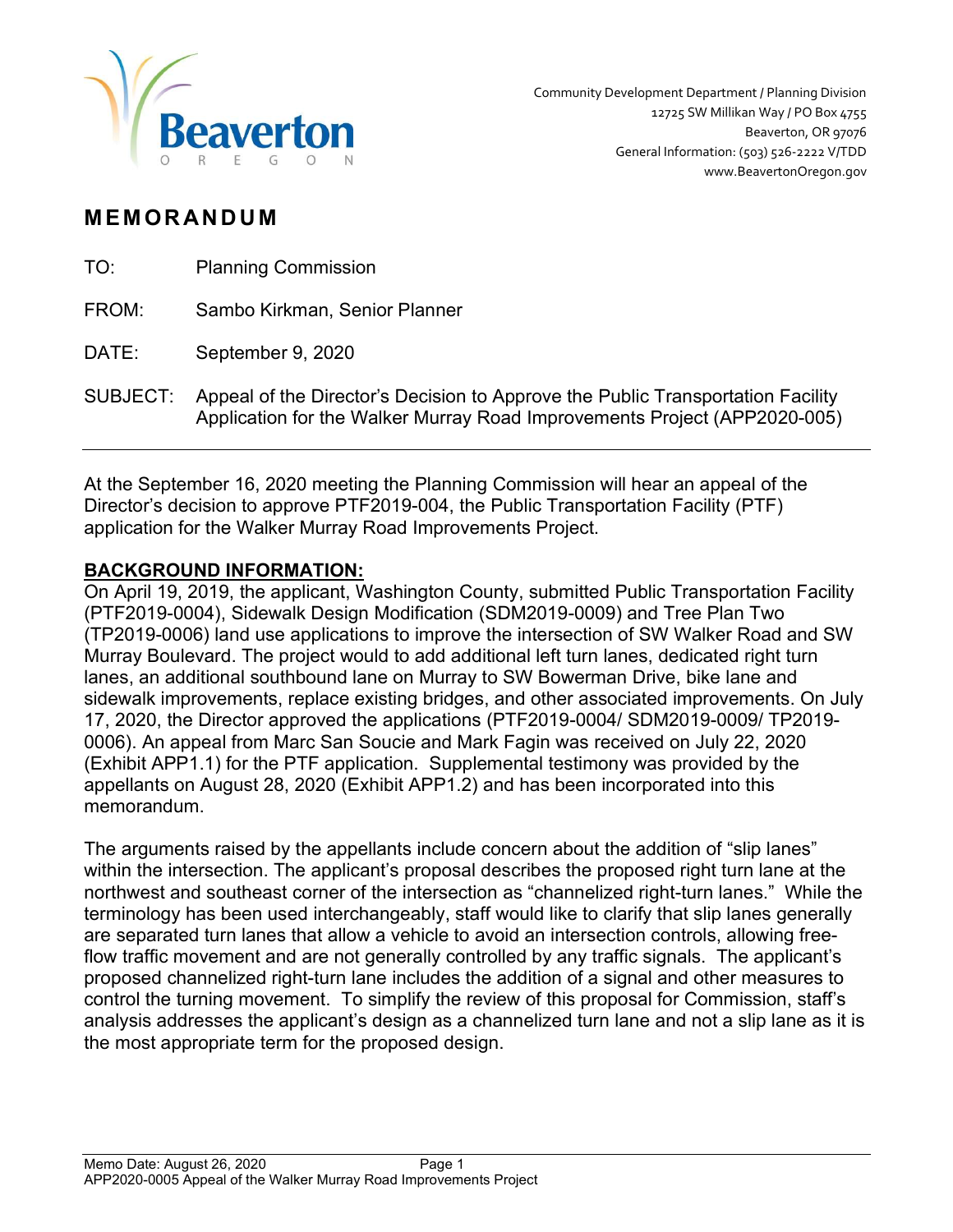#### APPEAL OF A TYPE 3 DECISION REQUIREMENTS: (50.65 of the Beaverton Development Code):

## 50.65.2 Within Seven (7) calendar days after an appeal has been filed, the Director shall determine whether an appeal contains at least the following information:

## A. The case file number designated by the City.

# Staff Finding:

The appellant identified PTF2019-0004 in their appeal packet received July 22, 2020: application.

# Staff finds this requirement has been met

# B. The name and signature of each appellant.

## Staff Finding:

The appellants, Marc San Soucie and Mark Fagin (jointly referred to as "appellant") signed the appeal form.

# Staff finds this requirement has been met

#### C. Reference to the oral or written evidence provided to the decision-making authority by the appellant that is contrary to the decision.

# Staff Finding:

The appellant references their testimony provided in response to the applicant's submittal which was included as Exhibits 2.1, 2.3, 2.4, and 2.5 in the Director's Decision dated July 17, 2020 (Exhibit APP5.1). These exhibits provide testimony that is contrary to the Director's Decision.

## Staff finds this requirement has been met.

D. If multiple people sign and file a single appeal, the appeal shall include verifiable evidence that each appellant provided written testimony to the decision-making authority and that the decision being appealed was contrary to such testimony. The appeal shall designate one person as the contact representative for all pre-appeal hearing contact with the City. All contact with the City regarding the appeal, including notice, shall be through this contact representative.

# Staff Finding:

The appeal packet was submitted by two parties of record, Mark Fagin and Marc San Soucie. Both have provided testimony and have designated Mr. San Soucie as the primary contact.

# Staff finds this requirement has been met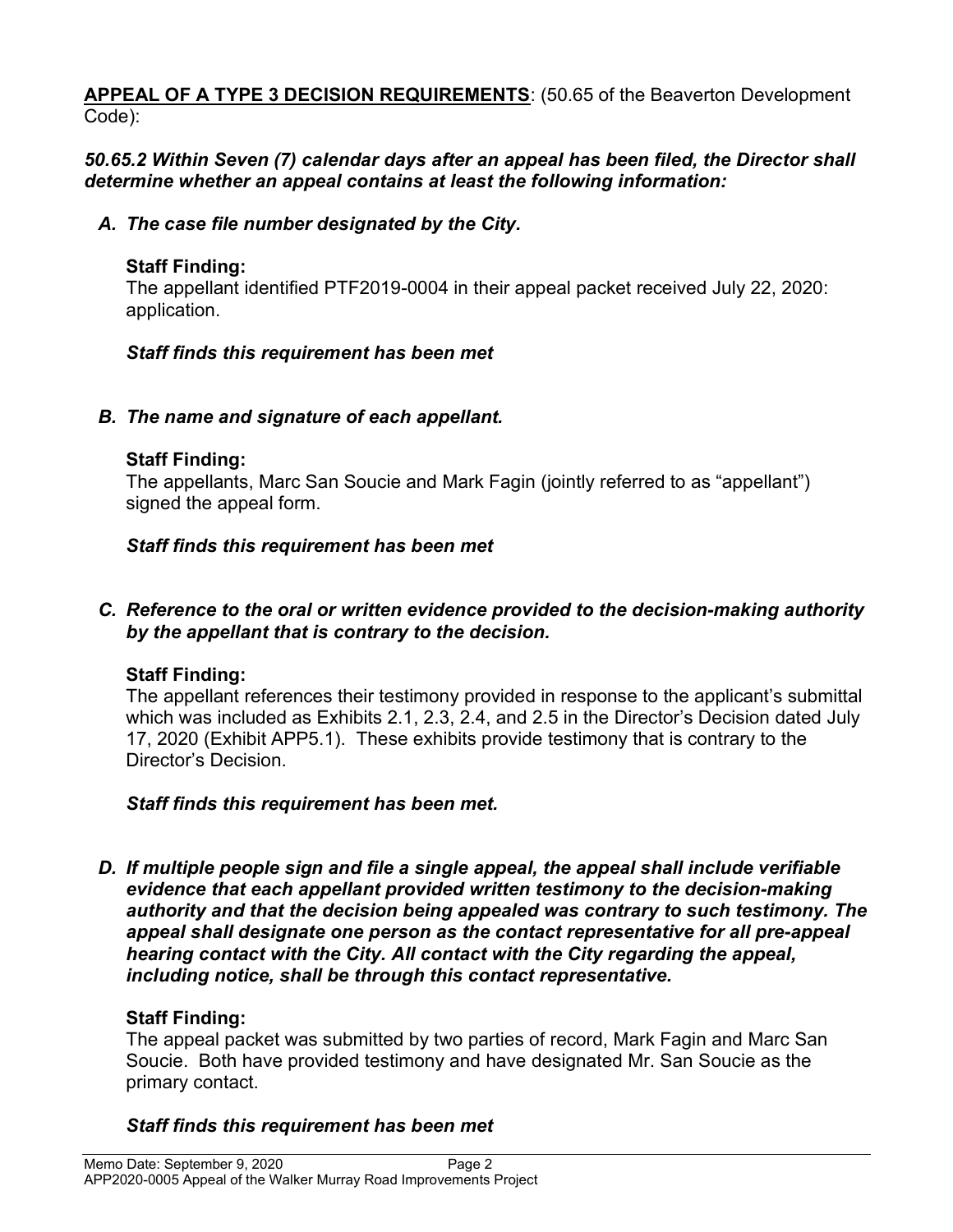#### E. The specific approval criteria, condition, or both being appealed, the reasons why a finding, condition, or both is in error as a matter of fact, law or both, and the evidence relied on to allege the error.

The appellant in their initial submittal identified the following approval criteria being appealed: BDC Sections 40.03.2.A, 40.03.2.B, 40.03.2.C, 40.03.2.E, and 40.57.15.1.C.4. In their supplemental testimony dated August 28, the appellant makes multiple assertions in their appeal identified in the record as Exhibits APP1.2. The applicant's project team provides written responses to the appellant's assertions which are identified in the record as Exhibits APP2.1, APP2.2, and APP2.3 in this memorandum. Information provided by the applicant applicable to the assertions of the appellant are summarized in the findings below.

In the findings below staff only responds to the appellant's assertions of error and does not provide a re-analysis of the original decision (PTF2019-0004) in full. Staff incorporates by reference the findings in the Director's Decision dated July 17, 2020 (Exhibit APP5.1) in their entirety. Staff has provided references to the PTF analysis in the July 17 document where applicable.

#### Assertion 1: The standards of the City's Engineering Design Manual (EDM) do not specify the design and configuration of the intersection proposed by the applicant, therefore the design should be based on other established City plans and policies.

The appellant contends that the City's adopted plans and policies, such as the Active Transportation Plan, Context Sensitive Design Policy, the Comprehensive Plan Land Use Element, ADA requirements and the EDM, are intended to increase the city's focus on the rights, safety and concerns of pedestrians in transportation and development projects. These policies should be taken into consideration in the design of the intersection, specifically the channelized turn lanes.

## Applicant's Response:

In a letter dated September 4, 2020 from Daniel Kearns (Exhibit APP2.3), the applicant's project team concurs with the appellant that Beaverton does not "dictate" design standards for intersection; however Mr. Kearns points out that the Code provides only basic approval criteria leaving the specific intersection designing to the design professionals and engineers. As part of the Facilities Review Committee the City Transportation Engineer has the discretion to determine if the proposal meets the technical requirements as identified in the Facilities Review Approval Criteria.

## Staff Findings:

The City's Active Transportation Plan (Resolution No. 4487, February 4, 2018) and Context Sensitive Design Policy (Resolution No. 4559, February 12, 2019) are intended to further inform multi-modal amenities in the City's transportation network in both its own capital projects and through future development. However, the policies, which were adopted by resolution, have not yet been incorporated into the Transportation System Plan (TSP).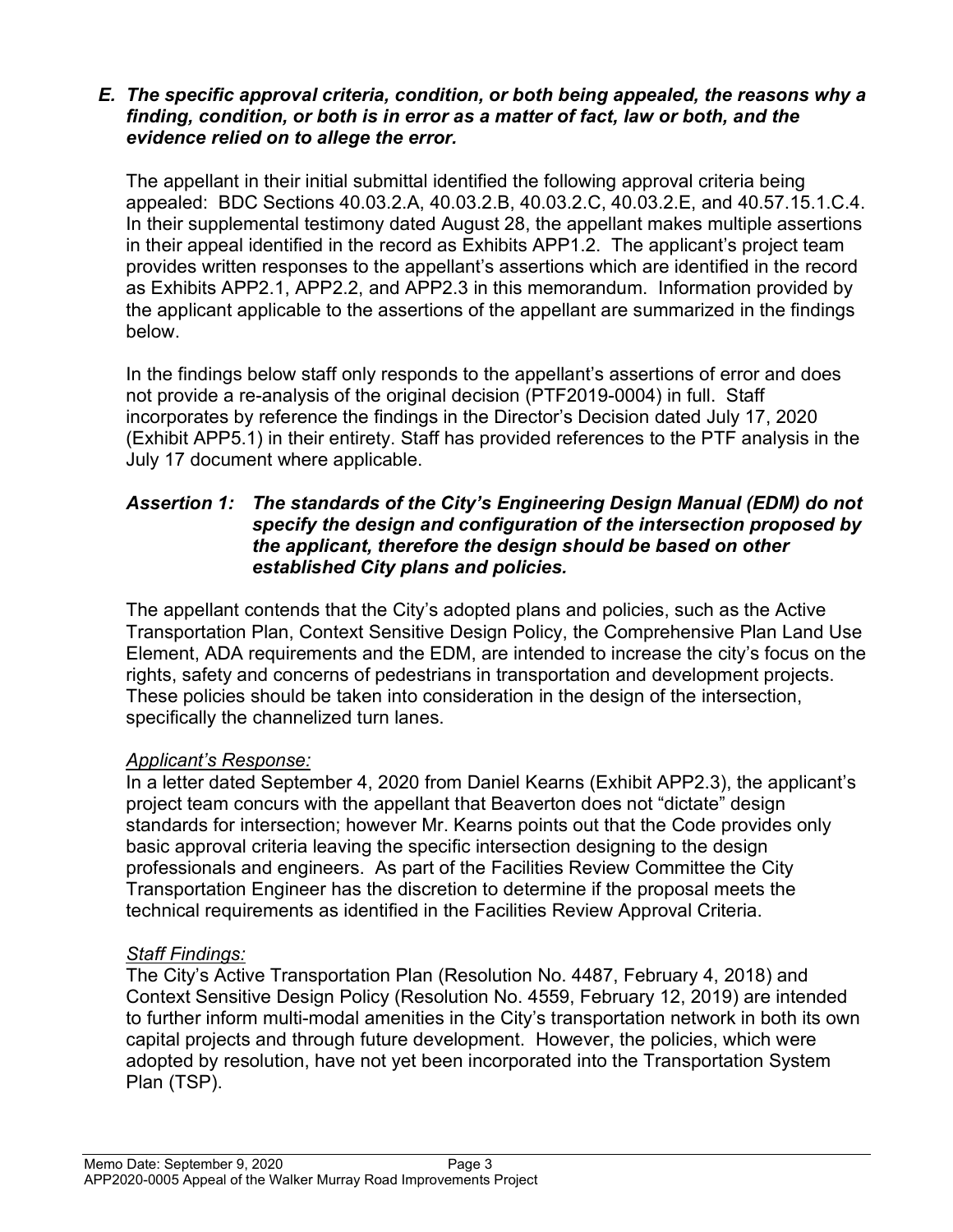The TSP was last updated in September 2010 (Ordinance No. 4551). The policies adopted in the Transportation Element of the Comprehensive Plan implement the TSP, and guide development towards the goals of increasing variety in transportation options, enhancing livability, and creating a balanced multimodal system. However, staff find that the policies within the Active Transportation Plan, Context Sensitive Design Policy, and the Comprehensive Plan Land Use Element are not directly applicable to the review of the PTF application.

The policies established as part of the TSP are the Comprehensive Plan Policies that must be addressed under Facilities Review Approval Criterion 40.03.2.a, which reads:

The transportation facility, as proposed or modified, conforms to the Transportation System Plan.

Staff determined in the Director's Decision dated July 17, 2020 that "Based on the information provided by the applicant, the City Transportation Engineer concurs with the applicant's project team that the proposed project design is consistent with the goals of the transportation system plan for this intersection." Further, staff found that the design does not preclude compliance with ADA standards and have included conditions of approval to ensure the project's compliance with these Federal regulations.

# Assertion 2: Transportation projects require land use approval; thereby placing the authority with the City for the design of the transportation facility.

The appellant states that Senate Bill 100 and case law has affirmed that transportation facilities require land use approval. Further, the appellant asserts the land use process provides gives discretion to the City Transportation Engineer and the City to determine the design of the roadway.

## Staff Finding:

The PTF application is identified as a Type 2 land use application in Section 40.57 of the Beaverton Development Code (BDC) with the intent to, "Establish a process for review of new construction or significant expansion of major transportation facilities." Staff concur with the appellant that the proposal is subject to land use approval as it meets the thresholds established in BDC Section 40.57.15.1.A

However, staff do not concur with the appellant that having land use authority to review certain transportation projects affords City staff the authority to determine the final design of a County transportation facility. Pursuant to BDC Section 50.40.11 and as required by state law, the decision-making authority for this PTF application may only make a decision based on the facts and findings related to the approval criteria laid out in BDC Section 40.57.10.1.C.

There are seven (7) approval criteria for the PTF application. Of the seven approval criteria, two are related to the design of the transportation facility with limited design parameters. These two criteria are: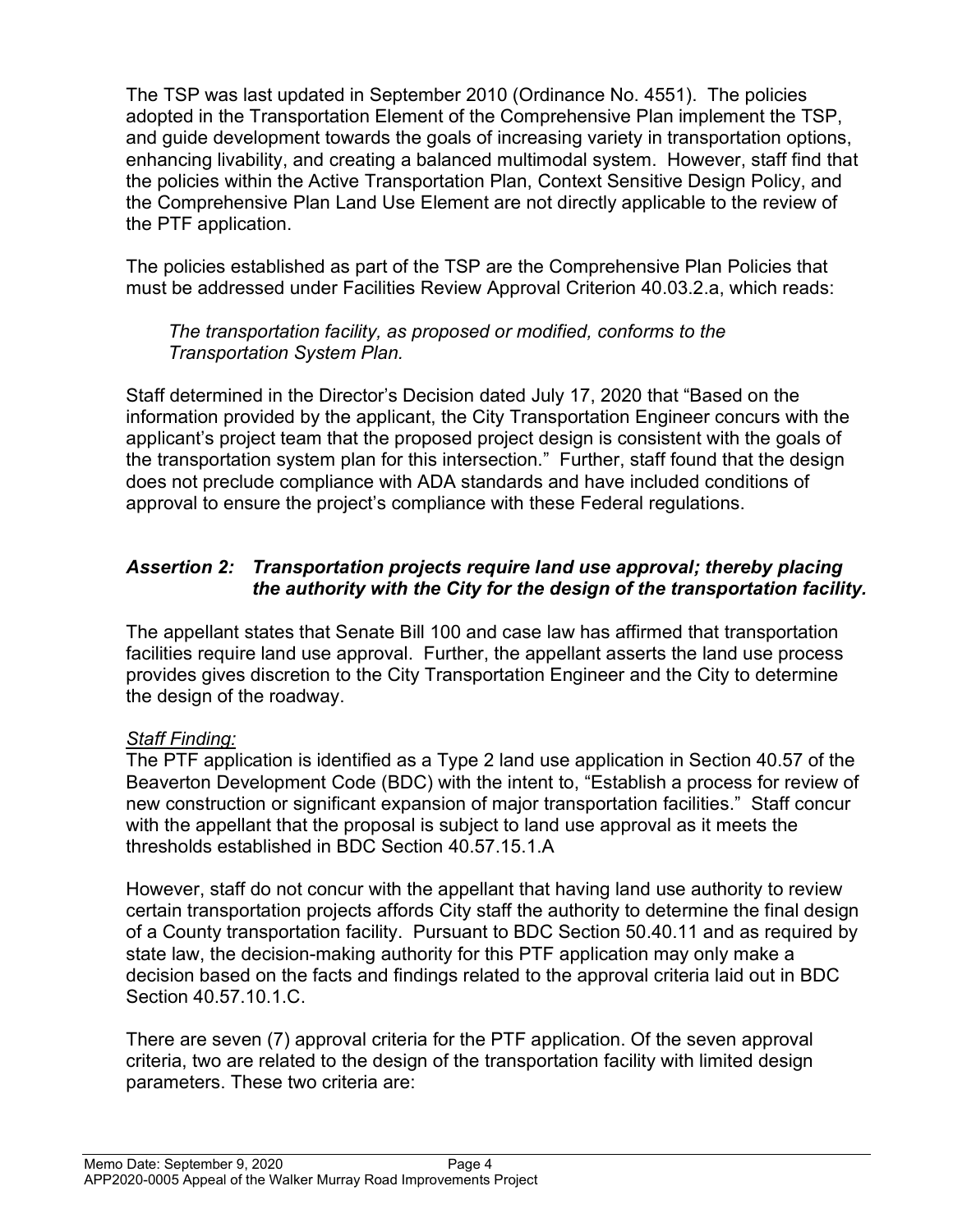BDC 40.57.10.C.4: "The proposal meets all applicable design standards for the classification of the subject road as specified by the Engineering Design Manual and Standard Drawings unless the applicable provisions have been modified by the City Engineer by a separate process;

BDC 40.57.10.C.5: "The alignment of the new or extended transportation facility is consistent with the general location shown in the Comprehensive Plan Transportation Element."

The Director's decision dated July 17, 2020 determined that the proposed facility meets the applicable design standards for the classification of the subject roads (both of which are Arterials), and that the alignment for the proposed improvement is consistent with the Transportation Element of the Comprehensive plan.

Pursuant to BDC Section 40.03.2, the City's Facilities Review Committee is required to make findings as to whether the proposal meets desired technical outcomes identified in the approval criteria, such as safety, efficiency and connectivity. The criteria are written to achieve specific desired outcomes and not to prescribe specific design treatments. The Committee reviewed the proposed intersection design as well as supporting documentation furnished by the applicant, Washington County, including traffic analyses and engineering manual references to find that the proposal does in fact meet the technical criteria within BDC Section 40.03.2 as demonstrated in the Director's Decision dated July 17, 2020.

#### Assertion 3: The discretion of the City Engineer is not consistent with the clear direction of Criteria 40.03.2.B and E regarding safe, efficient and direct pedestrian circulation.

The appellant reasons that the City Engineer has some discretion in addressing the design of the intersection. However, the discretion should not impact the clear direction provided in these two Facilities Review criteria – specifically, the safe, efficient, and direct design of the intersection, which the appellant believes are not provided with the channelized right turn lanes.

## Applicant's Response:

In the memorandum from Tony Roos, P.E. dated September 4, 2020 (Exhibit APP2.1), the applicant's project team outlined the rationale for the proposed design of this intersection and explained how the project team determined that their proposed channelized right-turn design would improve pedestrian safety when crossing the turn lanes. The purpose of the channelized right-turn lanes was to enhance pedestrian visibility and to address the skewed angle of the intersection. The proposed design included features to improve the pedestrian experience. In a memorandum from Mr. Roos, a table was provided listing the pedestrian features included in the design, the benefits of the feature and why the features are distinct from design of other channelized turn lanes.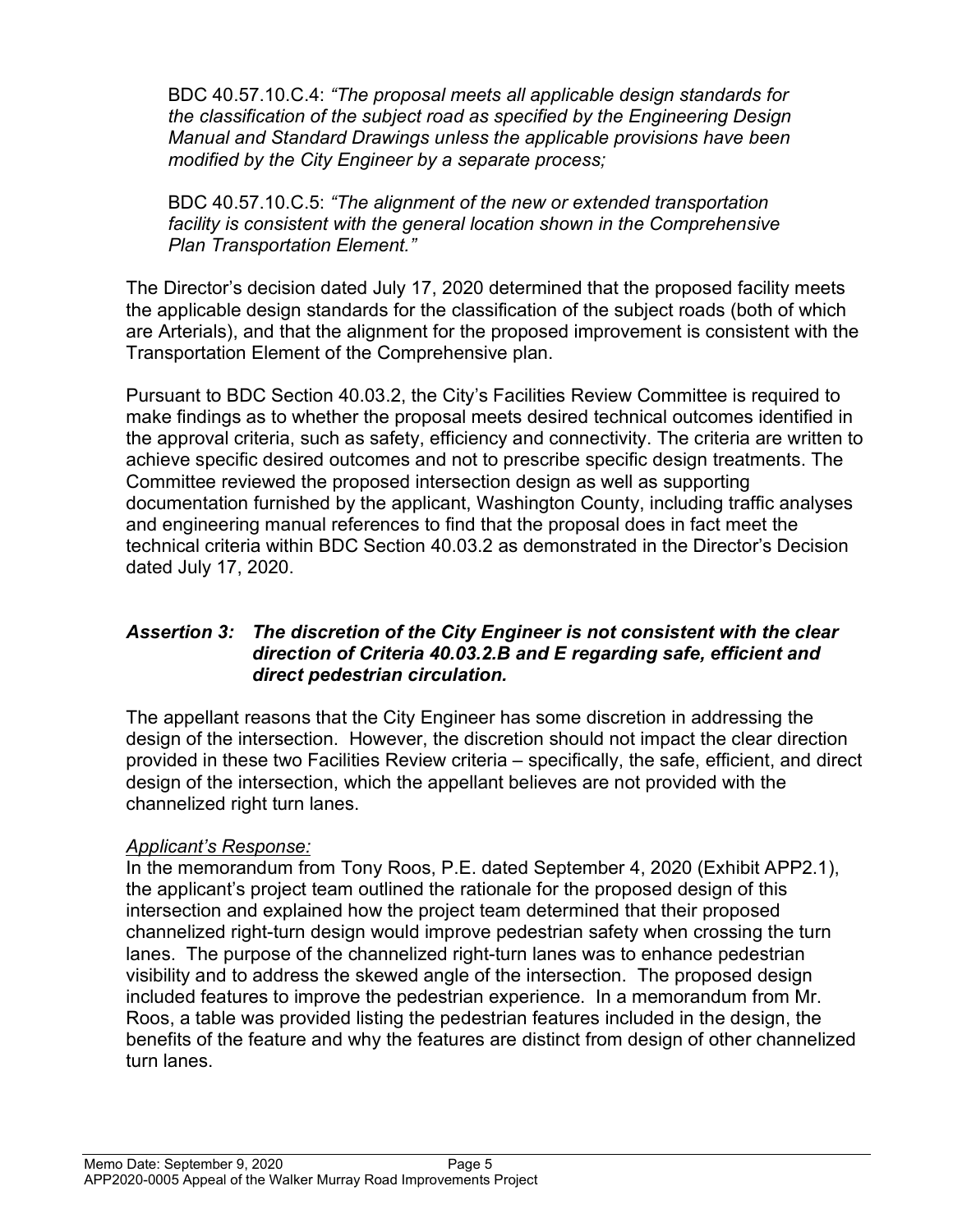# Staff Finding:

Pursuant to Section 10.95.3 of the BDC, the Facilities Review Committee provides the decision maker with a recommendation on an application related to the technical requirements of a project. The membership of the Facilities Review Committee consists of, "... persons with the technical expertise in and responsibility for technical issues including, but not limited to, land use, transportation, utilities, police, and fire." (BDC 10.59.3.A). This includes the City Transportation Engineer. As the subject matter experts, the Committee reviewed the PTF proposal under the Facilities Review approval criteria in BDC Section 40.03.2. Further, the applicant has provided a technical memorandum outlining the safety measures associated with the proposed channelized right-turn lanes (Exhibit APP2.1). Staff find it appropriate that the City Engineer used his professional and technical discretion, based on the information provided by the applicant, to assess whether the proposal to improve the Walker/Murray intersection meets the Facilities Review approval criteria. Based on the facts and findings in the Director's Decision dated July 17, 2020 (Exhibit APP5.1), the memorandum from the City Transportation Engineer dated September 8 (Exhibit APP5.2), and the memorandum from the applicant dated September 4 (Exhibit APP2.1), staff support the Facilities Review Committee determination that Criteria 40.03.2.B and E were met.

# Assertion 4: The proposed design goes beyond the design intentions for this intersection outlined in the City's Transportation System Plan (TSP).

The appellant states that while the TSP identified certain improvements for this intersection (TSP project 10570/ Intersection #17), it did not include the addition of channelized right turn lanes. Further the city has not included this design element in other intersection designs, while other agencies, like ODOT, have removed them at certain locations.

# Staff Finding:

The City's TSP, which was last updated in September 2010 (Ordinance No. 4551), complies with the Oregon Administrative Rules (OAR) chapter 660-012, also known as the Transportation Planning Rule (TPR), which is a highly prescriptive set of rules outlining local government's responsibilities for land use and transportation planning across the state. Specifically, OAR 660-012-0020 describes the elements of the TSP. Subsection (3) of this rule describes the requirement for local jurisdictions to adopt a system of "planned transportation facilities, services and major improvements." The TPR only requires: "A description of the location of planned facilities, services and major improvements, establishing the general corridor within which the facilities, services or improvements may be sited. This shall include a map showing the general location of proposed transportation improvements, a description of facility parameters such as minimum and maximum road right of way width and the number and size of lanes, and any other additional description that is appropriate." (OAR 660-012-0020 (3)(c)). Staff finds that the broad project description within the TSP, that the appellant cites, in their submittal, is an acceptable planning-level description for the purposes of complying with the state-required TSP, and that this broad description does not preclude the County from making additional design refinements using its own design standards, as well as common engineering standards, if they are not specifically called out in the brief TSP project description.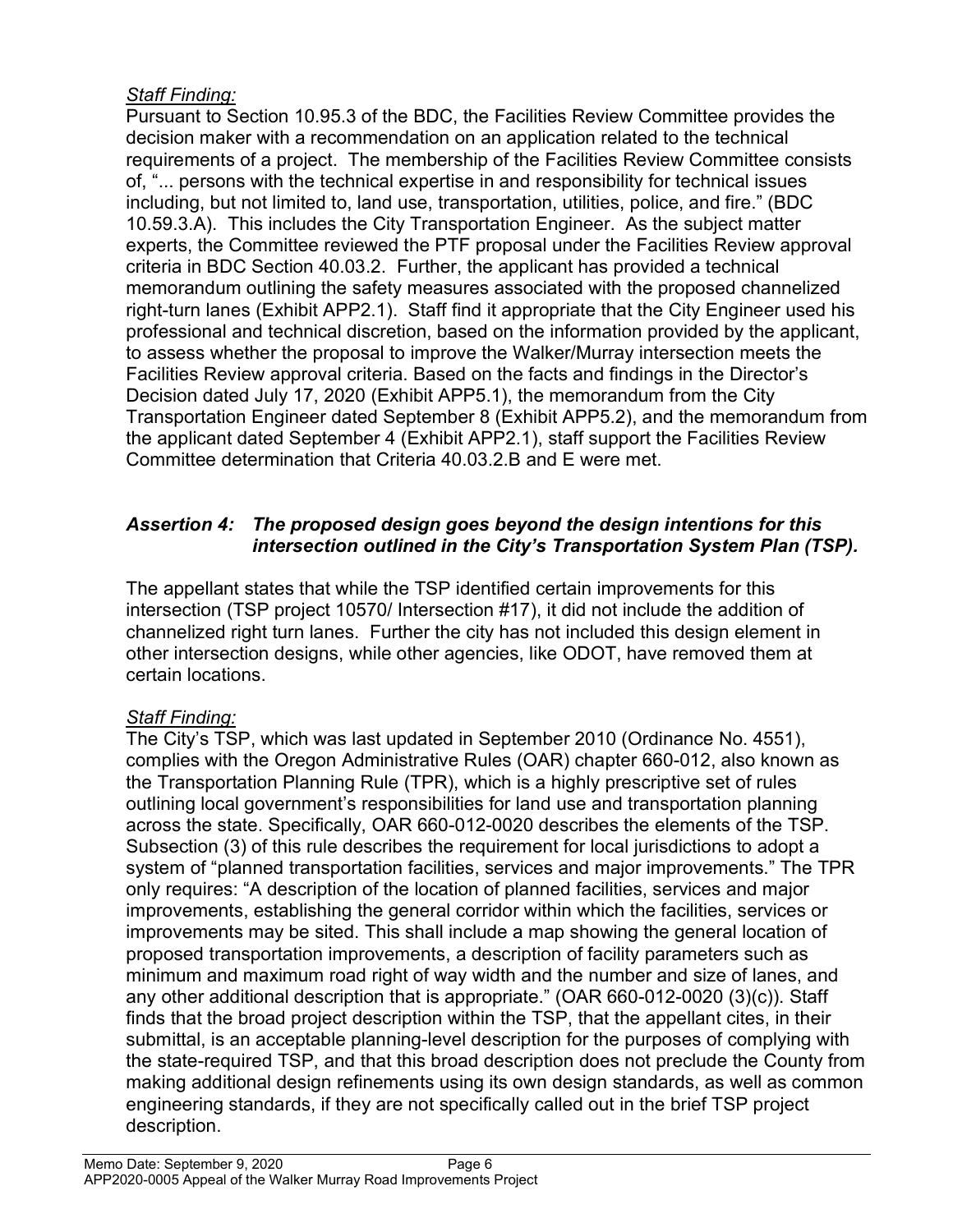Furthermore, the TPR makes a distinction between "Transportation Project Development," which is the planning process to determine specific design elements, alignments, and other final engineering details for a transportation improvement project. The TPR defines "Transportation Project Development" as "implementing the transportation system plan (TSP) by determining the precise location, alignment, and preliminary design of improvements included in the TSP, based on site-specific engineering and environmental studies." 660-012-0020. Staff concludes that the planning process by which the County began designing the Walker/Murray intersection improvements is considered a transportation project development, and that it is entirely appropriate for the County to refine the intersection's design at this time.

Staff cite the findings in the Director's Decision as applicable to the removal or installation of other channelized right-turn lanes. Factors for the removal and the installation of this design feature are on a case-by case basis. The applicant's proposal to include the channelized turn-lanes for this project was based on improvements to the roadway which balanced the needs of vehicles and pedestrians outlined by the applicant's materials. As stated in the Director's Decision:

"When specific engineering design standards or requirements are not available or are silent on a design feature, the City reviews the methodology and the engineering judgement that the applicant's traffic engineer uses to determine the appropriateness of the design and asks if it meets the adopted intersection performance standards, as well as the intent of the TSP and EDM."

In reviewing the materials provided by the applicant, staff concurs that the proposed design of the roadway is consistent with the City's transportation goals.

## Assertion 5: The County's design is not consistent with City policies and regulations.

The appellant asserts the proposed design does not provide pedestrian safety and convenience and therefore does not meet the following City policies and regulations: BDC Section 60.55.20.4.E.2 and Section 60.55.25 and Comprehensive Plan Policies 3.1.1.a and c, Policy 6.2.1.g, and Policy 6.2.2.d.

## Staff Finding:

Staff cite the findings in the Director's Decision for the PTF application (Exhibit APP5.1) as applicable to the appellant's assertion. Staff in their findings concurred that the comprehensive plan policies help to guide development towards the goal of an improved multi-modal transportation system, but they do not provide specific implementing standards. While there are no specific City standards that address the use of channelized right-turn lanes, the final design of the intersection was reviewed by the Facilities Review Committee to determine if the design addressed the applicable BDC standards and applicable Comprehensive Plan policies. The appellant contends that pedestrian comfort and convenience were not prioritized in staff's review. In fact, staff considered the safety provided by the pedestrian island and determined that while additional distance may be added with the channelized turn lane design, the benefits of reducing the exposure time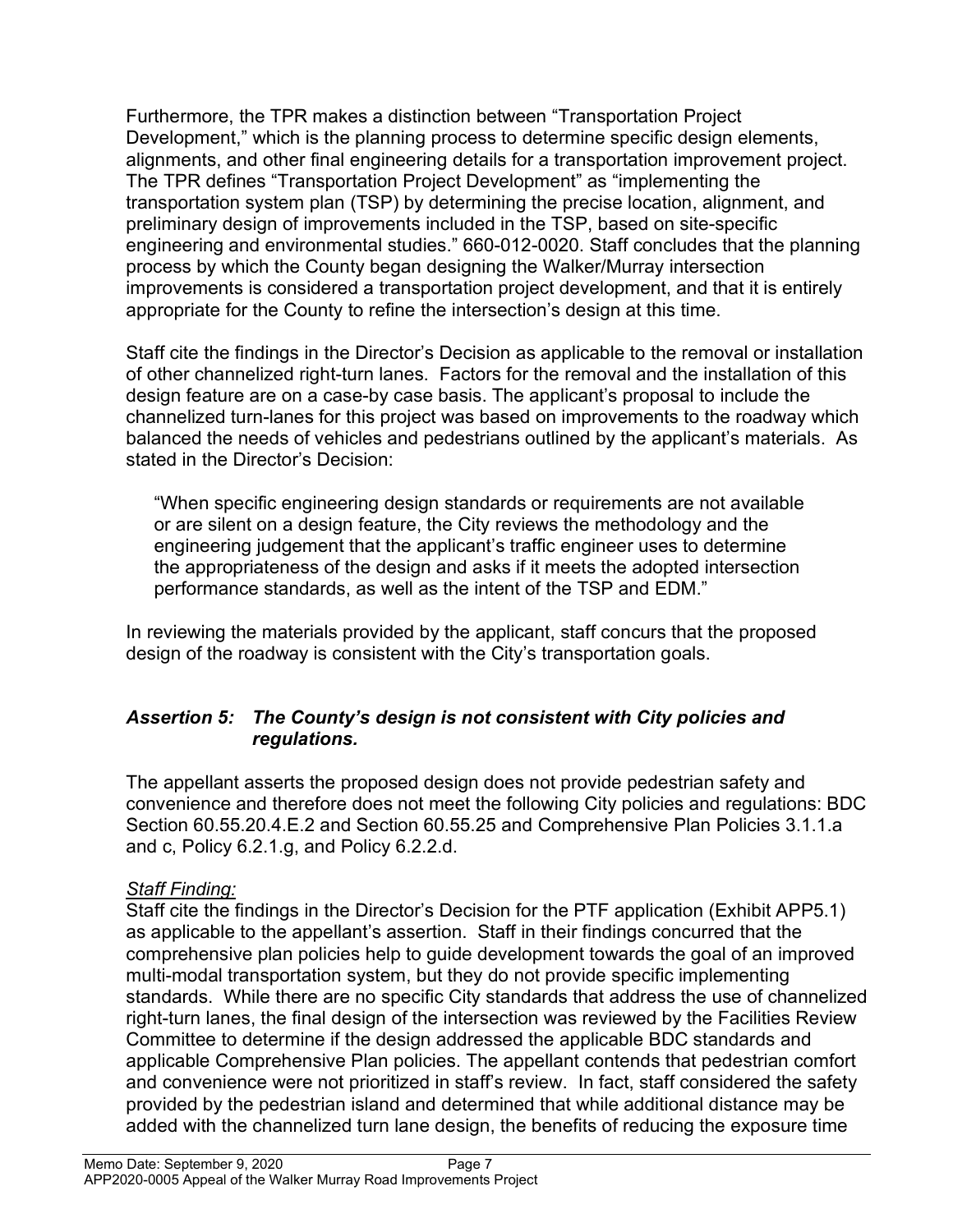of pedestrians in the "through movement traffic", and the amenities such as raised crosswalks and signalized turn lane would improve the comfort and convenience of pedestrians. The City Transportation Engineer reviewed the proposal and concurred with the applicant's project team that, as designed, the proposal is consistent with the goals of the City's TSP to improve this intersection not only for vehicles, transit, and bicycles, but for pedestrian use as well.

#### Assertion 6: The use of the channelized right turn lanes is not necessary since this design is intended for improving turning movements for trucks. The turning movements at this intersection utilizing the channelized turn lanes are less likely to be used by trucks.

The appellant reasons that with the restriction on trucks using SW Walker Road eastbound from this intersection and the lack of industrial uses west of SW Murray Boulevard, there is not a need to improve truck turning movements at this intersection, and therefore no need for channelized right turn lanes.

## Applicant's Response:

In the memorandum dated September 4 (Exhibit APP2.1), the applicant's project team stated the design would improve the turning motion for trucks, but emphasized that the proposed intersection improvements, with the channelized right-turn lanes, are designed to improve pedestrian visibility and to break up the long crossing for pedestrians based on the geometry of the intersection.

## Staff Finding:

The appellant asserts that channelized turn lanes are intended for improved truck movement and are not needed based on the submitted traffic data. However, the applicant's narrative discusses that the intent of the project is to bring the arterial roadways of Walker Rd and Murray Blvd up to current standards (BDC Section 40.57.15.1.5) for all modes of transportation and not just for trucks. The noted benefits to freight within the applicant's narrative are the addition of the new through travel lanes, which allow additional lanes for other vehicles to move around the slower moving trucks (see applicant's response to freight-related Comprehensive Plan policies in BDC 40.03.2.A). Both the channelized and non-channelized turn lanes at this intersection have been designed to improve the turning movements of trucks so they are not required to drive into oncoming vehicle lanes or onto sidewalks, as described in the applicant's supplemental information dated September 4 (Exhibit APP2.1). The design of the channelized turn lane includes pedestrian focused features such as signalization of the turn lane, raised crossings, and narrower radii for a maximum design speed of 18 mph. This shows the overall proposal will improve the functionality of the intersection not only for large vehicles like trucks, but for pedestrians as well.

#### Assertion 7: The design is based on pedestrian data related to pedestrian counts during commuting hours and does not consider the "nature of pedestrian traffic in this area."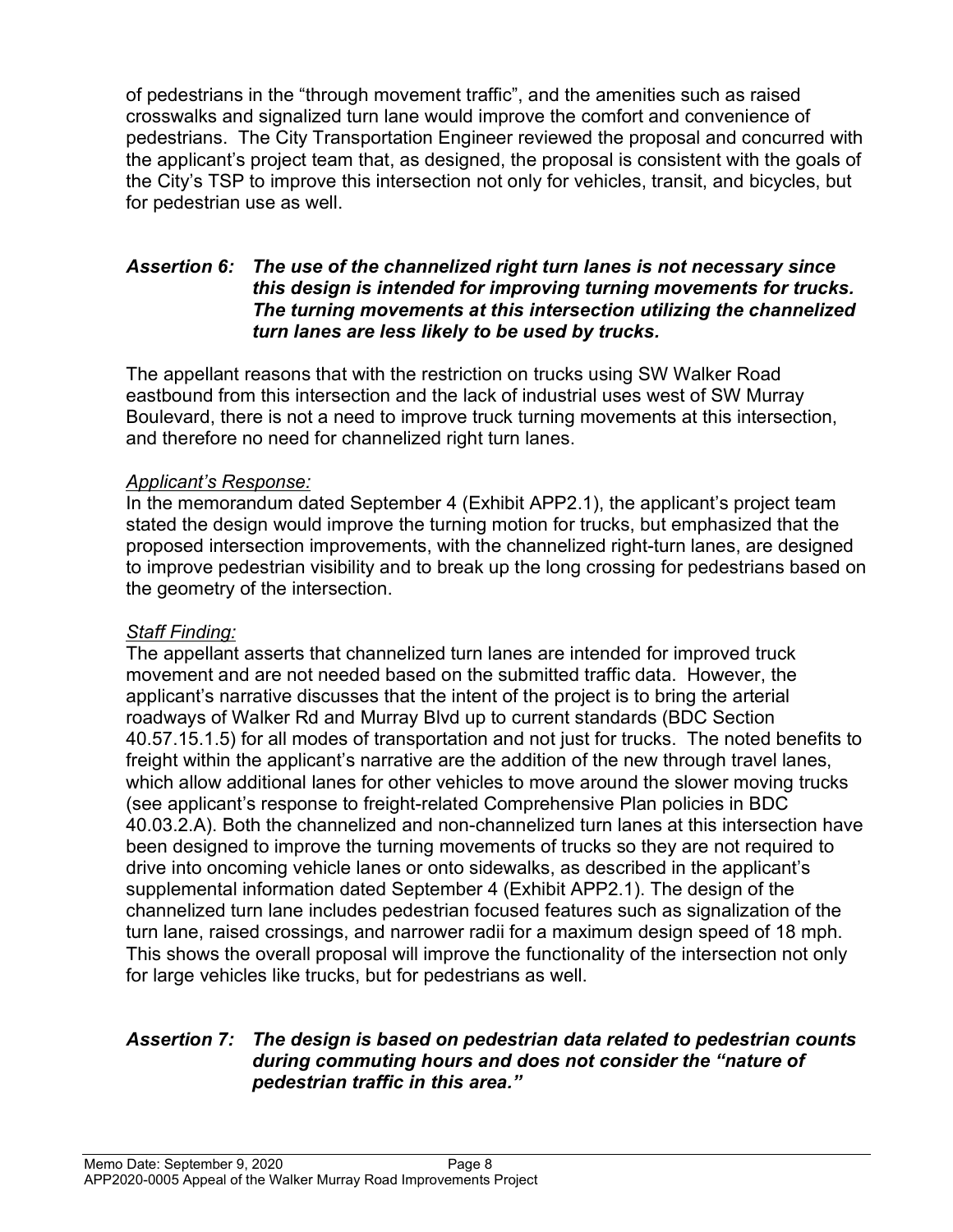The appellant explains that based on context-sensitive design, staff should have considered how the intersection functions for pedestrians, taking into consideration that the peak use of the intersection for pedestrian is outside the peak vehicle commute times.

# Staff Finding:

Staff concurs with the appellant that pedestrian count data within the submitted traffic analysis is limited. However, the methodology for traffic impact analysis in the BDC does not require that pedestrian count data be collected. It is common practice (and acceptable to the BDC standards regarding traffic analysis) to require traffic counts for the peak travel times only. The applicant's analysis is consistent with the information typically provided with a PTF application. The context-sensitive design approach is moot, as the policies related in this document focus on how the City evaluates upcoming capital improvement projects and does not implement standards for developments such as the Walker/Murray project.

# Assertion 8: The current design already compromises pedestrian comfort with narrower sidewalks.

The appellant reasons that the approval of the Sidewalk Design Modification already shows the design compromises on pedestrian comfort over vehicle design.

# Staff Finding:

The Sidewalk Design Modification application requested a modification to the City standards for the entire project area, not the specific area associated with the channelized right-turn lane. The reasons associated with the modification of these standards include the following:

- Minimize impacts on adjoining properties where additional right-of-way acquisitions would be needed.
- Avoid existing parking structure and sound wall.
- Minimize slope impacts to properties adjacent to the proposed improvements and minimize significant grading and retaining wall impacts on adjoining property owner.
- Minimize impact to the natural resources with improved bridge crossing to minimize impact on sensitive areas or preserve existing trees.

These reasons were not specific to the design of the channelized right-turn lanes. Further, the appeal submitted by the appellant is in response to the PTF application. The appellants did not submit a second appeal for the Sidewalk Design Modification application that was stated approved in the Director's Decision dated July 17, 2020 and therefore the Sidewalk Design Modification approval cannot be revisited by this appeal.

#### Assertion 9: The proposed channelized turn lane design may be less safe than if the channelized turn lane were removed.

The appellant acknowledges that safety is a complex issue but states the use of the channelized right turn lane can be less safe for pedestrians based on the information provided by agencies such as the Oregon Department of Transportation.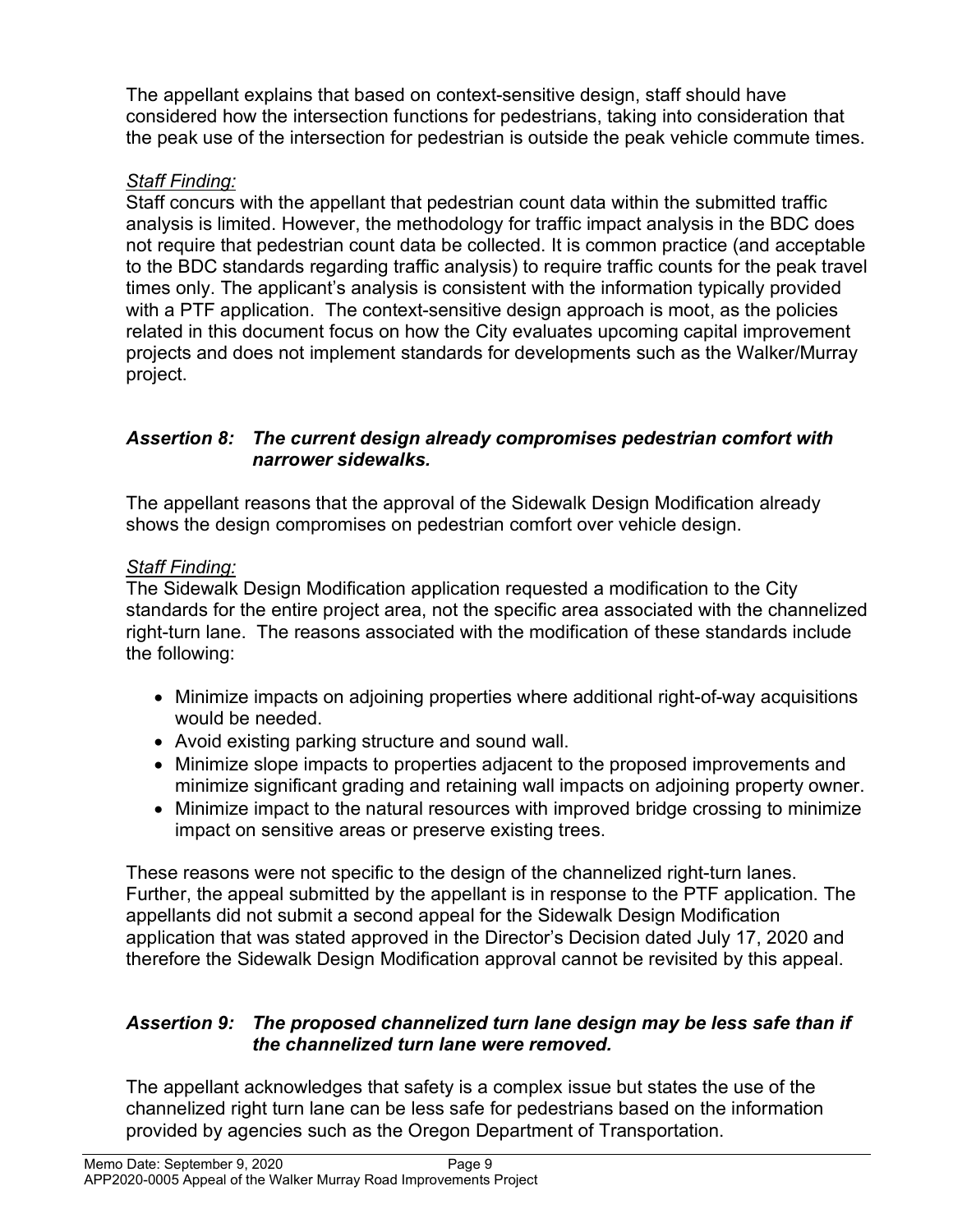# Applicant's Response:

The applicant's project team in their memorandum dated September 4 (Exhibit APP2.1) states the design is supported by studies of channelized right-turn lanes and that there is the potential for fewer pedestrian safety problems as compared to right-turn lane approaches. Further, the proposed design, which includes the signalized right-turn lanes "…maximizes the accessibility of the crossing for people with vision disabilities." The applicant's memo outlines design features used in the development of the proposal that are improvements to older right-turn lane designs that included:

- Narrowing the right-turn lane width;
- Edge hatching to narrow the appearance of the curb-to-curb width;
- Crosswalk is perpendicular to the right turn lane at the crossing;
- The right turn lane is fully signalized and signed with No-Turn -on Red;
- Stop bar is prior to the cross walk; and
- The angle of the right turn lane is 110-degrees, lowering vehicle speeds (maximum speed design is 18 mph).

## **Staff Finding:**

The appellant references a chapter from a document titled, "Signalized Intersections: Informational Guide" published by the Federal Highway Administration (FHWA), which states that channelized right turn lanes often have intersections with large turning radii, thus allowing for faster vehicle speeds as they travel through intersections. Staff does not disagree with this statement. However, the proposed design for Walker/Murray does not have large turning radii. In the supplemental memo provided by the applicant, dated September 4, 2020, the applicant states the maximum design speed of the right turn lanes are 18 mph. Additional safety features included dedicated signals and a raised crosswalk that functions like a speed hump that effectively reduces fast turning movements. In the applicant's supplemental memo, the project team provided additional reasoning for the proposed design that factored in pedestrian needs such as those of visually impaired persons. As discussed in the Director's Decision, there is a significant amount of information generated by various agencies on the advantages and disadvantages of utilizing channelized right turn lanes with no specific standards established. However, in most cases, the focus on the benefits or detriment in using the channelized turn lanes stem from how the turn lanes are designed. The applicant in the materials provided for the Director's Decision, as well as in their September 4, 2020 supplemental memorandum, have outlined a design that staff finds addresses concerns related to pedestrian-vehicle conflicts.

## Assertion 10: The proposed design trades pedestrian convenience for truck convenience.

The appellant states the following:

- The proposed design requires dual separate signal or combined signal cycle that results in a longer travel time for pedestrians.
- While the pedestrian refuge added to the channelized turn lanes will reduce the distance a pedestrian is exposed to traffic, the overall crossing distance is increased and require pedestrians to cross the "slip lane."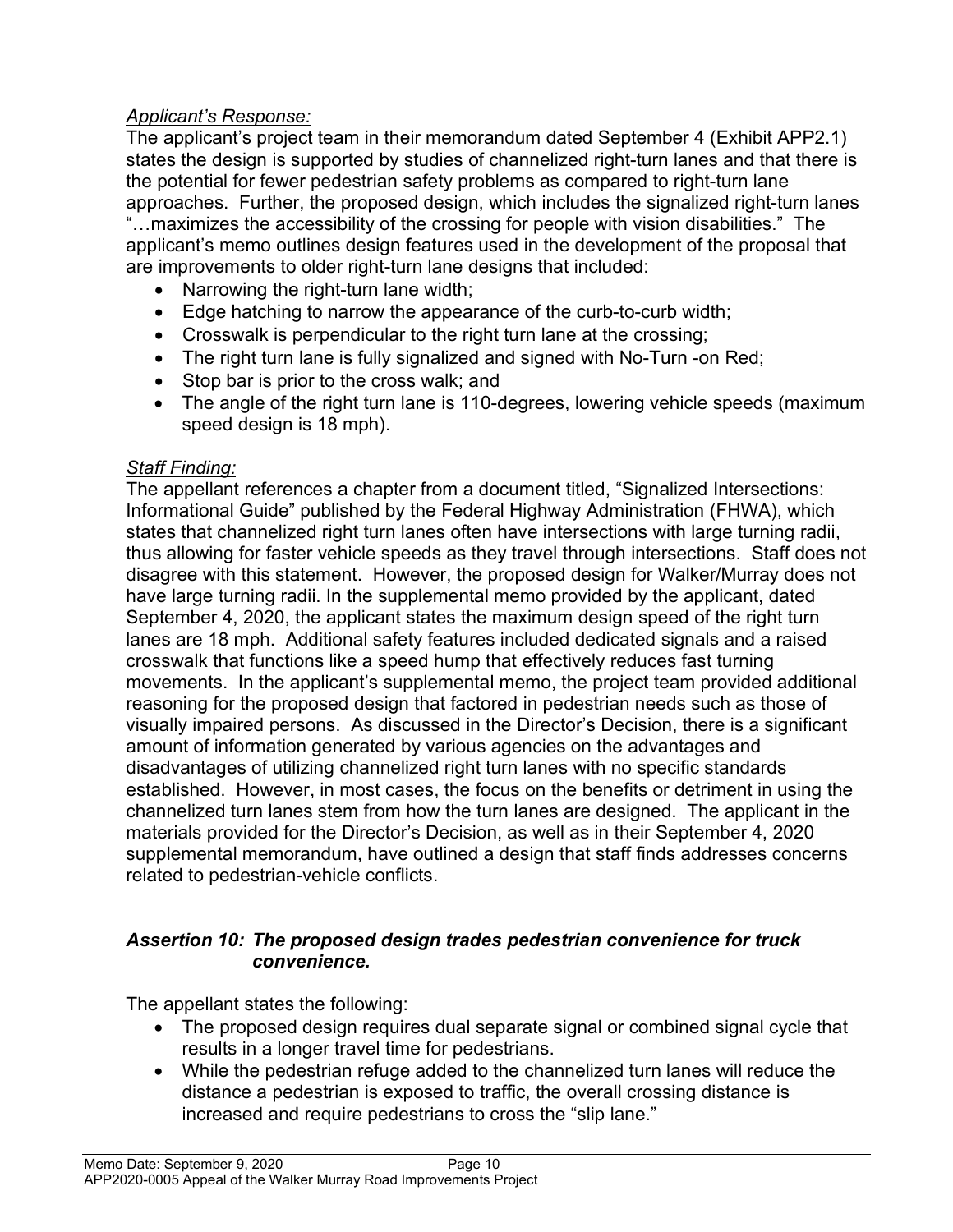- The channelized turn lane does not prevent vehicles from moving in excess speeds through the turn, creating a potential conflict with pedestrians crossing the lane.
- The design prioritizes vehicle directness and convenience over pedestrians.
- The channelized turn lane is designed for a larger truck profile than is common in this area.
- The design is meant for some other type of location and not this location. Murray/ Farmington is a more consistent design for this type of intersection.

#### Applicant's Response:

In the memorandum dated September 4, 2020 the applicant's project team addressed the appellant's assertion with the following points:

- While the pedestrian refuge adds additional crossing distance and may require additional time to cross with two pedestrian signals, the pedestrian island provides a better-defined space for the pedestrian, with less exposure time for crossing pedestrians in the through movement traffic, and allows pedestrians, including those who are visually impaired, to not be exposed to vehicle conflicts at a right-on green (pedestrians aren't allowed to cross) or right-on red (vehicles aren't allowed to turn).
- The propose design includes amenities that are less convenient for vehicles than pedestrians, such as elevated crosswalks in the channelized turn lanes to reduce vehicular speed and signalized right-turn lanes with "no-turn on red" signs restricting right turn movements at these channelized turn lanes.
- The proposed design does accommodate truck turning movement but has been designed with narrower lane width (13 feet) and a maximum design speed of 18 mph, which is not qualified as a "high-speed turning movement."
- In the supplemental figure provided (Exhibit APP2.3) the Murray/Farmington and Murray/Walker intersections were overlaid, showing the intersections are not the same scale and that based on the size of the intersection would require an additional 12 feet of crossing for a pedestrian at the Murray/ Walker intersection as compared to the Murray Farmington intersection if the pedestrian island, as part of the channelized turn lane, were not used.

## Staff Finding:

Based on the materials provided by the applicant in their original PTF application and the supplemental memo dated September 4, staff's supports the findings made in the Director's Decision that the channelized right turn lanes for this project are appropriate and finds the design incorporates features that improve pedestrian crossing for a busy intersection. While the design may add some additional distance to the overall crossing, the additional distance is minimal when weighed against the safety provided.

#### Staff finds that the Director did not err in fact or law in findings that the approval criteria for the public transportation facility had been met.